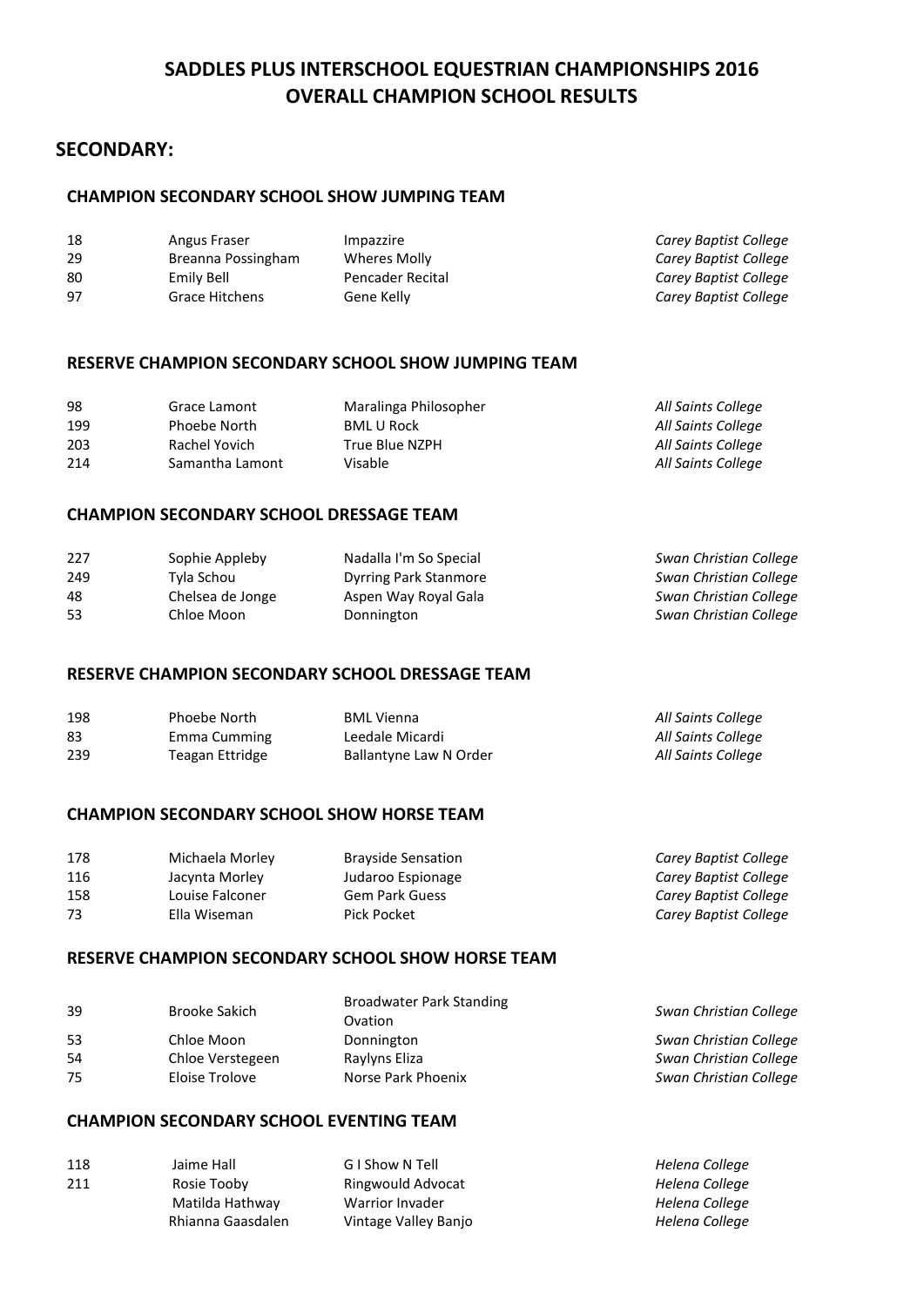#### **RESERVE CHAMPION SECONDARY SCHOOL EVENTING TEAM**

| Kristen Atkinson   | Danetime lou       | Swan Christian college |
|--------------------|--------------------|------------------------|
| Abbey Robson       | Narcoola Park Deva | Swan Christian College |
| Isabelle McLachlan | A R Renaissance    | Swan Christian College |
| Olivia Shore       | Dreamz             | Swan Christian College |
|                    |                    |                        |

#### **CHAMPION SECONDARY COMBINED TRAINING TEAM**

| 29  | Breanna Possingham | Wheres Molly     | Carey Baptist College |
|-----|--------------------|------------------|-----------------------|
| 18  | Angus Fraser       | Impazzire        | Carey Baptist College |
| 80  | Emily Bell         | Pencader Recital | Carey Baptist College |
| 134 | Katelyn Williams   | Mikennys caruso  | Carey Baptist College |

#### **RESERVE CHAMPION SECONDARY COMBINED TRAINING TEAM**

| 71  | Ella Perkins           | Kings Town Danika         | Mandurah Catholic College |
|-----|------------------------|---------------------------|---------------------------|
| 229 | Tanaya Radecker        | Talag Citi                | Mandurah Catholic College |
| 77  | Emillee Duncan         | Wongyarra Park To the Max | Mandurah Catholic College |
| 35  | <b>Brittany Porter</b> | Leedale Kristov           | Mandurah Catholic College |
|     |                        |                           |                           |

#### **CHAMPION SECONDARY RIDER OVERALL**

| 35 | <b>Brittany Porter</b> | Leedale Kristov | Mandurah Catholic College |
|----|------------------------|-----------------|---------------------------|
|    |                        |                 |                           |

### **RESERVE CHAMPION SECONDARY RIDER**

| 53 | Chloe Moon | Donnington | Swan Christian College |
|----|------------|------------|------------------------|
|    |            |            |                        |

# **CHAMPION SECONDARY RURAL / COUNTRY RIDER**

| <b>Bunbury Cathedral Grammar</b><br>78<br>Oakover Too Much Chatter<br>Emilia Forrest |  |
|--------------------------------------------------------------------------------------|--|
|--------------------------------------------------------------------------------------|--|

### **CHAMPION COUNTRY SECONDARY SCHOOL**

| 132 | Kaleigh Brown  | Parkiarrup Edward              | Georgiana Molloy Anglican School |
|-----|----------------|--------------------------------|----------------------------------|
| 245 | Tessa Lill     | <b>Mundaring Tyres Twistie</b> | Georgina Molloy Anglican School  |
| 13  | Amberlee Brown | Mirinda Robin Hood             | Georgina Molloy Anglican School  |
| 111 | Isobel Reeve   | Kenwyn Uno-who                 | Georgina Molloy Anglican School  |

### **CHAMPION OVERALL SECONDARY SCHOOL**

| 54  | Chloe Verstegeen | Raylyns Eliza                           | Swan Christian College |
|-----|------------------|-----------------------------------------|------------------------|
| 4   | Abbey Robson     | Narcoola Park Deva                      | Swan Christian College |
| 39  | Brooke Sakich    | <b>Broadwater Park Standing Ovation</b> | Swan Christian College |
| -53 | Chloe Moon       | Donnington                              | Swan Christian College |
|     |                  |                                         |                        |

### **RESERVE CHAMPION SECONDARY SCHOOL**

| 29  | Breanna Possingham | <b>WHERES MOLLY</b> | <b>Carey Baptist College</b> |
|-----|--------------------|---------------------|------------------------------|
| 134 | Katelyn Williams   | Mikennys Caruso     | Carey Baptist College        |
| 80  | Emily Bell         | Pencader Recital    | Carey Baptist College        |
| 18  | Angus Fraser       | Impazzire           | Carey Baptist College        |